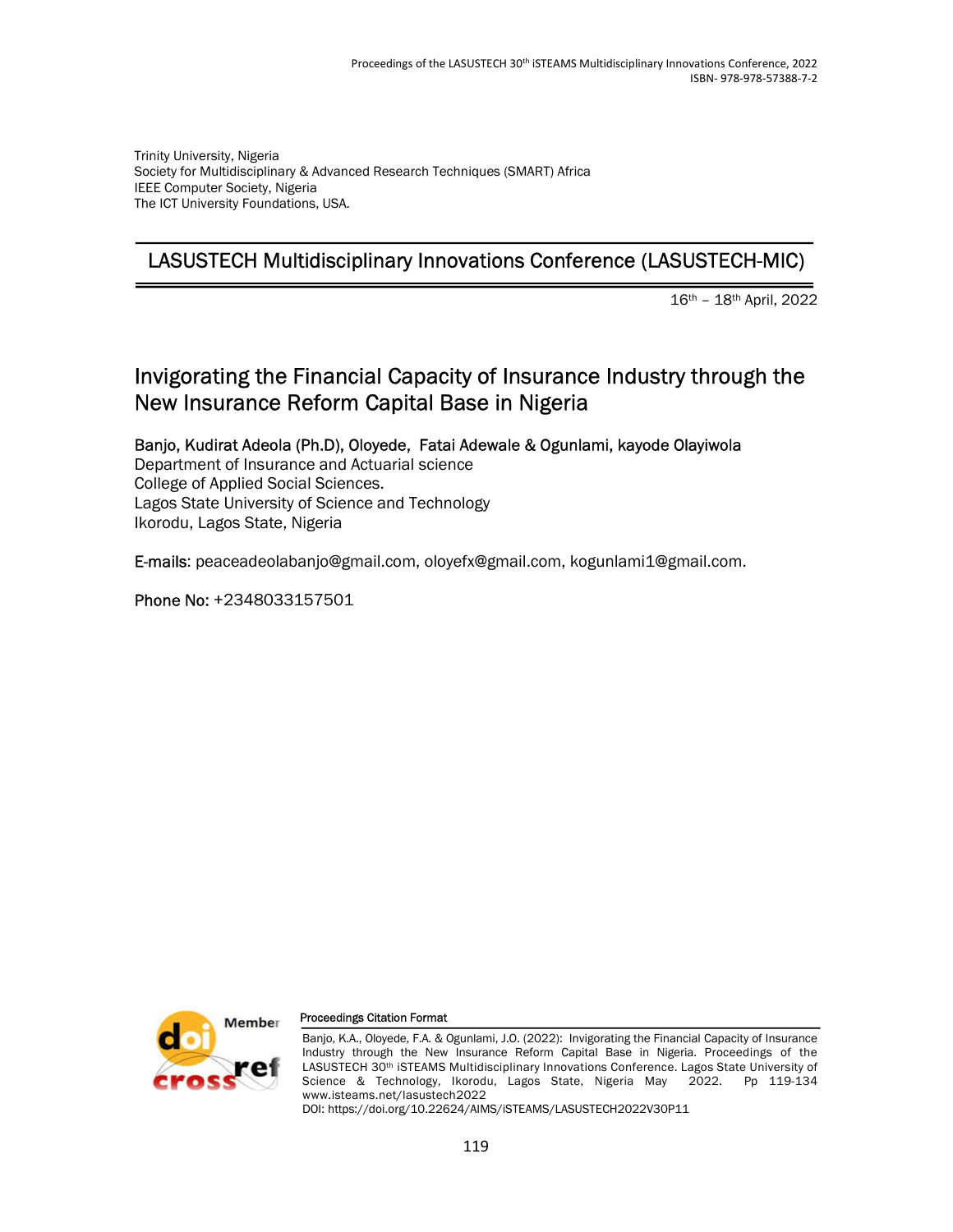# Invigorating the Financial Capacity of Insurance Industry through the New Insurance Reform Capital Base in Nigeria

### Banjo, Kudirat Adeola (Ph.D), Oloyede, Fatai Adewale & Ogunlami, kayode Olayiwola

Department of Insurance and Actuarial science College of Applied Social Sciences. Lagos State University of Science and Technology Ikorodu, Lagos State, Nigeria +2348033157501, +2348023895377, +2348023450306.

# ABSTRACT

This paper focused on invigorating the financial capacity of insurance industry through the new insurance reform capital base. Both secondary and primary data were used for this study. Primary source of data was used through the instrumentality of structured questionnaire. The study adopted cross sectional research design using quantitative approach. Regression Method was used to test the hypotheses at 0.05 or 5% level of significance. Although the study revealed that the new insurance capital reform will have positive effects on the financial capacity and solvency of insurance firms in Nigeria. However, opinion of experts revealed that, in the phase of the unfolding and prevailing circumstances evidenced by the current Covid – 19 pandemic, the new capital base may not be sufficient to meet the demand of businesses. Hence, there is need to further increase the capital base of the insurance industry. Arisen from the findings of this study, the study recommended that: management of Insurance industry should ensure that they adhere to the new reform guideline professionally, to ensure increase in performance of Insurance industry, management of Insurance companies should go beyond the minimum capital base of #18 Billion in order to boost their financial capacity and solvency. Keywords: Insurance Reform, Insurance Firms, Financial Performance, Insurance Solvency.

Keywords: Strategies, students' ability, practical skills, economic.

# 1. INTRODUCTION

The recent Covid-19 pandemic and other unforeseen circumstances have revealed the limitation and incapacitation of insurance industry to meet up with their responsibilities to indemnify the continuous collapsing businesses due to their capital base structure, hence, the government/policy makers need to revisit the need to improve their capital base in line with international practice best that is obtainable in the develop world. As a result of the reform, Life insurers are expected to increase their minimum paid-up capital from \$2 billion to \$8 billion, while general underwriters will increase their minimum paid-up capital from \$3 billion to \$10 billion, and composite and reinsurance companies will have new minimum paid-up capital requirements of \$18 billion and \$20 billion, respectively, up from \$5 billion and \$10 billion.

The new policy takes effect immediately (May 20, 2019) for new applications, but current operators have until June 30, 2020 to comply, according to NAICOM. Nigeria has utilized policy interventions in the past to try to improve the percentage of insured clients but putting these policies into action has been difficult because to the lack of long-awaited increases in minimum capital requirements. Despite the fact that automobile insurance is required, the Nigerian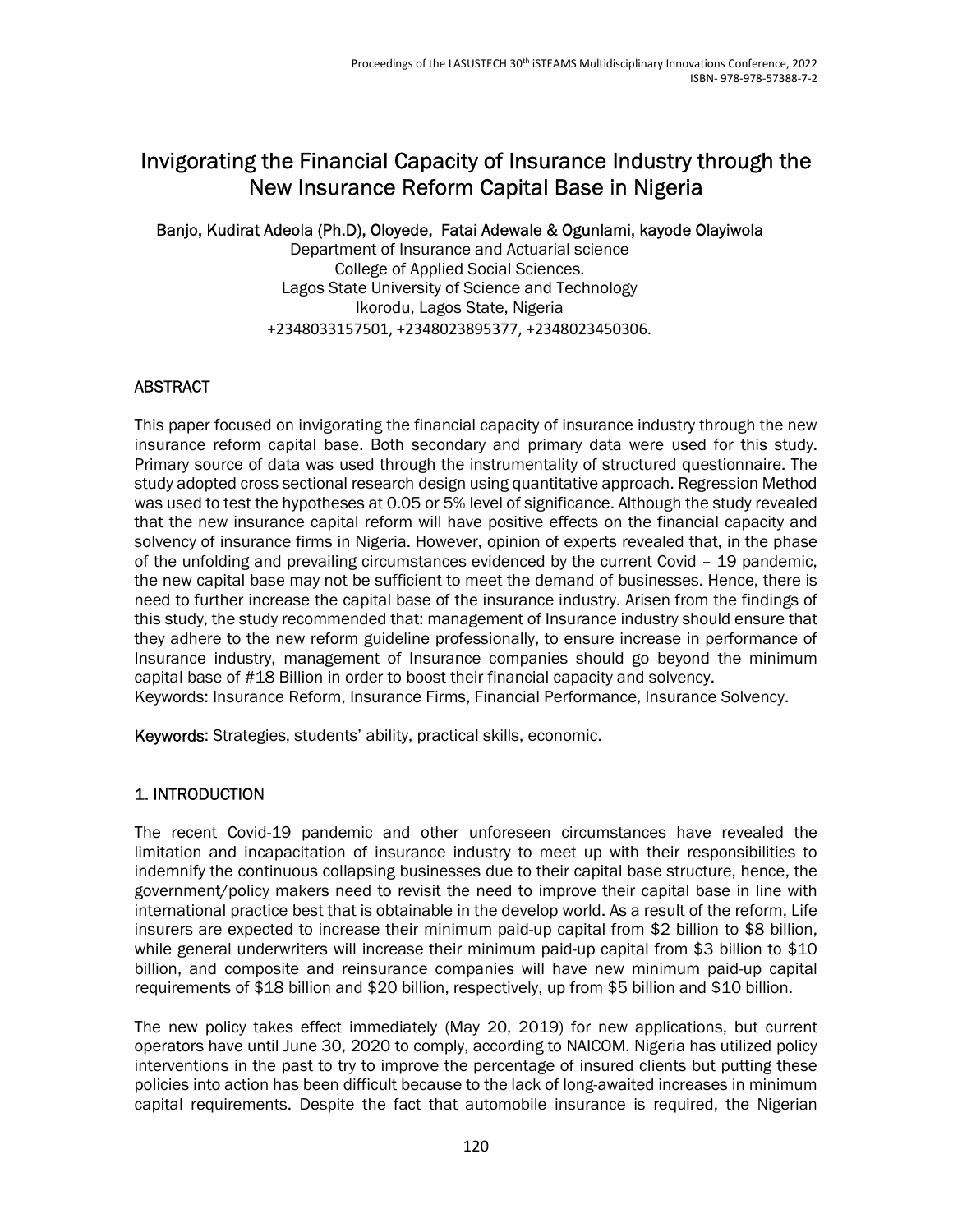Insurers Association said in May 2019 that only 5 million of the 16 million automobiles on the road are covered, and that false insurance certificates are rampant. This highlights the market's unrealized potential (Transparency-International, 2021).

In nations where economic development is underway, the effort to attract new policyholders is a common issue, and it is typically the consequence of price-conscious customers considering plans as expensive. Nigerians, on the other hand, have shown a willingness to control risk, and informal market solutions such as collective savings programs are a popular choice for individuals who cannot afford to join in the official financial system (Gudbrand, 2021). Alternatives like these indicate that many Nigerians are aware of danger and may be willing to use insurance coverage in the future. Substitutes for traditional underwriting processes may be successful for insurers. Micro-insurance, where rates and coverage are considerably lowered and affordable for a wider number of individuals, is one prospective replacement (Gudbrand, 2021).

# 1.1 Background to the Study

The National Insurance Commission (NAICOM) is the regulatory organization for the Insurance Act of 2003, which contains the principal legislation governing insurance activities in the country (Gupta, 2021). In 2009 NAICOM launched its ongoing Market Development and Restructuring Initiative (MDRI), which endeavoured to ensure compliance with mandatory insurance requirements. The initiative was not entirely successful, and in 2018 the agency announced it would soon relaunch the programme with updates reflecting increases in delivery channels and non-traditional insurance options (Hussein, Hassan, & Faris, 2021).

Local content policies for oil and gas risks have also not been fully implemented. These policies require that insurance of large or complex risk may only be sought through foreign insurers if local firms are unwilling to undertake the risk or lack capacity to provide the service. This has been a challenge, as many companies lack either the capital or sophistication to underwrite complex energy sector activities. According to the most recent data, NAICOM had licensed 14 life insurers, 28 non-life insurers, and 13 composite businesses as of late 2018. Two reinsurers, 460 brokers, 25 loss adjusters, and two takaful (Islamic insurance) businesses are among the specialists. Takaful insurance firms provide a sharia-compliant alternative to traditional insurance.

Brokerages are thought to be responsible for about 75% of all policy purchases. Bancassurance programs were halted in 2017 as a result of concerns made by Nigeria's Central Bank. After new laws were implemented to ensure rigorous separation between banking and insurance divisions in corporate structures, the suspension was removed in March 2018. (Kegode, 2021). A clause prohibiting banks from marketing banking products with insurance elements, as well as a provision prohibiting the payment of insurance premiums as part of any banking product, are among the restrictions. Banks are allowed to recommend insurers under an established bancassurance arrangement, with the insurer handling all marketing and underwriting. A bancassurance partnership's NAICOM licensing fees now vary from N500,000 (\$1620) to N2.5 million (\$8080). (Klimzack, 2021).

# 1.2 Objectives of the Study

The aim of this paper is to determine the effect of new insurance reform capital base on the financial performance of insurance industry. The specific objectives are to:

1 Determine the effect of insurance reform on the financial capacity of insurance firms in Nigeria.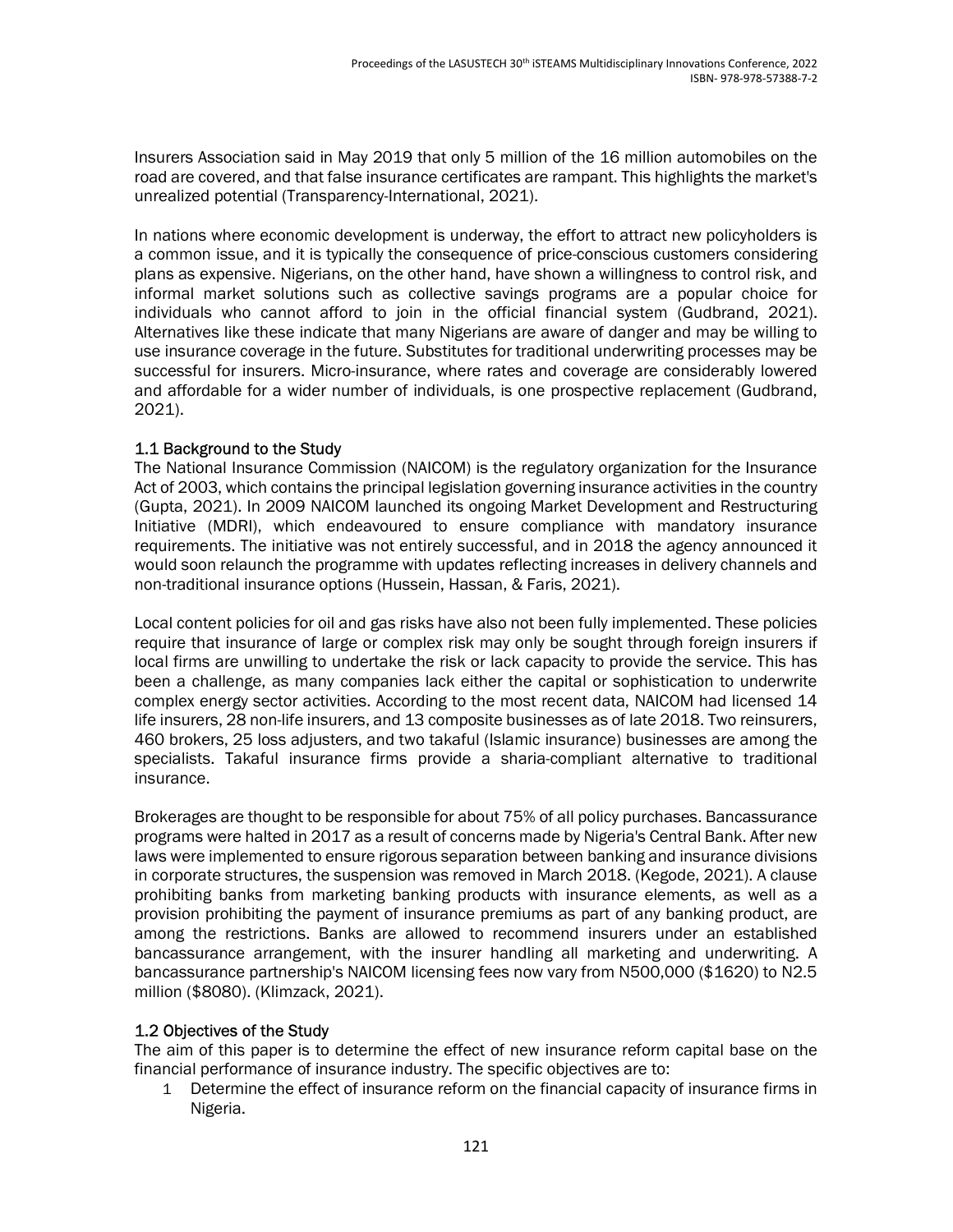2 Ascertain the effect of insurance reform on the solvency of insurance firms in Nigeria. 2. RELATED LITERATURE

#### Insurance Reform

The new policy is a positive step forward, and it is believed that it will help to enhance Nigeria's insurance sector. As a result, current insurance companies must begin making preparations to comply with the legislation before the June 30, 2020 deadline, either by raising more capital on their own or by establishing commercial partnerships with other insurance companies. However, because to the effect of the COVID-19 pandemic, the NAICOM may decide to extend the deadline for insurance and reinsurance company recapitalization. Insurers are advised to seek legal firms with extensive expertise in restructuring and recapitalization in order to avoid looming catastrophes once the economic climate improves. In 2019, the National Insurance Commission (NAICOM) issued a circular requiring Nigeria's insurance companies to adhere to new mandatory levels of Solvency Capital (SC), which divided the insurance business in each segment (composite, general – also known as Non-life and Life) into separate tiers representing different levels of risk (Proshare, 2019).

That circular was successfully challenged in the courts and was withdrawn. In May 2019, NAICOM issued a new circular specify new levels of capital that insurance companies need to reach (Proshare, 2019). According to the new circular, Life insurers are required to increase their existing equity capital by 300% to N8bn (US\$22.2 million). General insurers are required to gross up capital by 233% to N10bn (US\$27.8 million). Composite insurers are required to increase capital by 260%, while reinsurers must double their existing capital. Paid-up capital, share premium and retained earnings all qualify as equity in the new circular. The deadline for companies is June 2020 (Proshare, 2019).

| <b>Business</b> | Old Requirement (#'bn) | New Requirement (#'bn) |  |  |  |  |  |  |
|-----------------|------------------------|------------------------|--|--|--|--|--|--|
| Composite       | 5.0                    | 18.0                   |  |  |  |  |  |  |
| General         | 3.0                    | 10.0                   |  |  |  |  |  |  |
| Life            | 2.0                    | 8.0                    |  |  |  |  |  |  |

#### New Capital Requirements for Insurance Companies

The Nigerian finance industry has already seen a similar disruption, namely the banking industry reform of 2004. That exercise demonstrated that enhanced capital formation can be positive for growth, and it resulted in the emergence of more robust banking entities than before. For Example, revenues (inflation-adjusted) of the current eight largest lenders grew by a CAGR of 3.36% from 2010 to 2019, while Gross premiums written of the insurance industry declined by a CAGR of 1.36% over the same period (Proshare, 2019).

The mere fact that, on average, lending institutions are about six times bigger than their insurance counterparts by contribution to GDP over the last decade, suggests that the insurance industry remains at a very nascent stage. In 2014, Nigeria was reported to have only three million policy holders. An insurance industry CAGR of 2.63% between 2014 and 2019 suggests little changes in insurance take-up over the period. In contrast, there were 71.2 million active bank accounts in 2019, with 38.5 million unique individuals who own and operate them. Naturally, the next question is whether the recently-announced reforms will be the catalyst to unlocking growth in the insurance industry. Clearly, NAICOM thinks so. But sustainable value creation and growth occurs when capital employed yields a return greater than the cost of capital acquisition.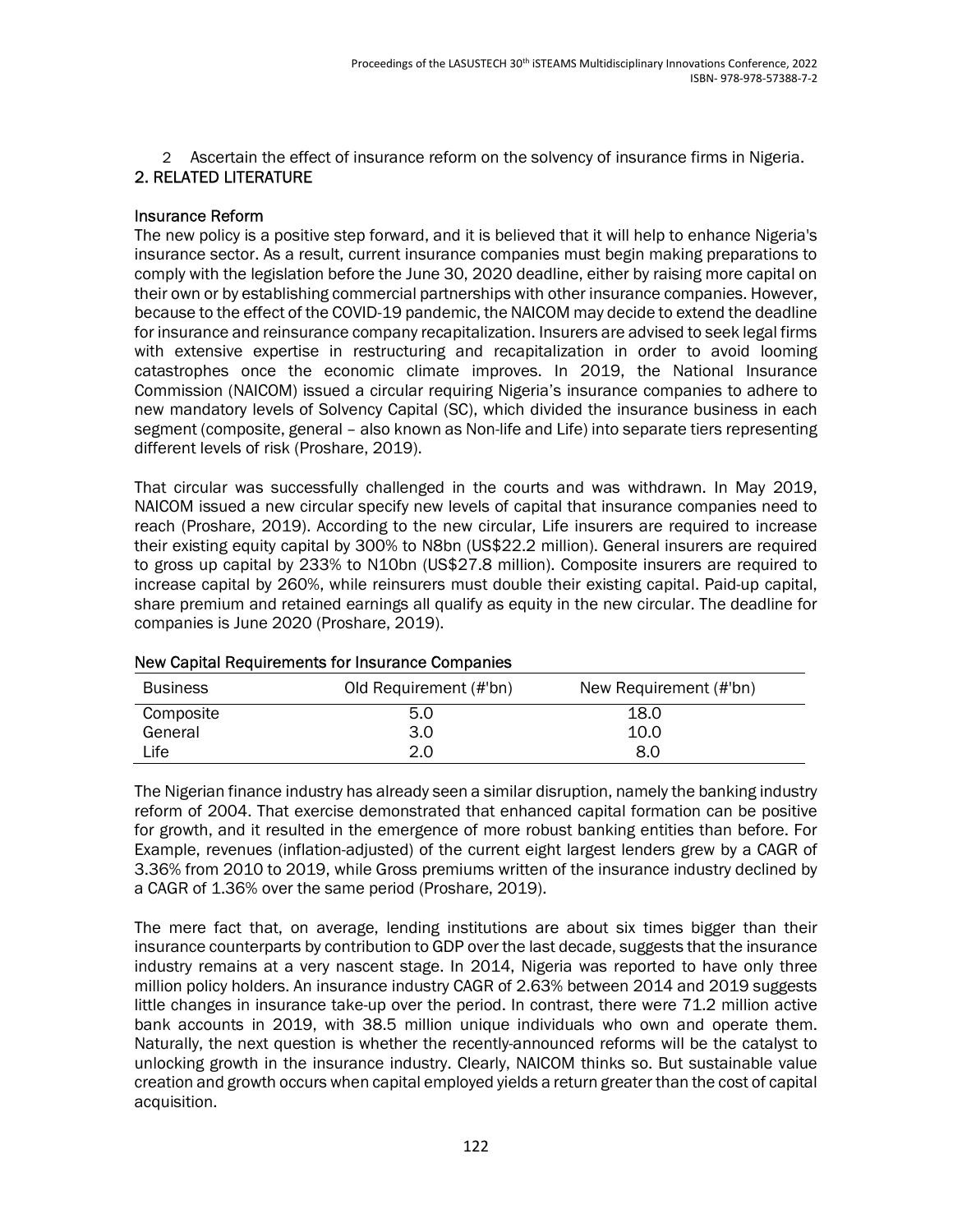Such ideals are threatened in an industry plagued by high cots and low penetration in our view. Nevertheless, if the administrative prudence that comes with enhanced capital levels is achieved through NAICOM's reforms, then growth is all the more likely (Proshare, 2019). According to Siringi and Obange (2021), shortly after the new rules were implemented, UKbased Prudential announced the acquisition of the insurance arm of Zenith Bank. The new conglomerate company, Prudential Zenith Life Insurance, announced bancassurance relationships with Zenith in both Nigeria and Ghana, wherein company sales representatives would be placed in Zenith Bank branches to sell policies. The sector is accustomed to foreign investment, and in recent years has seen companies like France's AXA Group and South Africa's Old Mutual purchase of Mansard Insurance and Oceanic Life, respectively.

As per NAICOM's most recently published figures, gross premium income was N326bn (\$1.1bn) in 2017. On a nominal basis this figure increased from 2015, however, it declines after adjustments are made for inflation (Mu, 2021). If partial-year results are an indication, full-year figures for 2018 may not indicate a return to growth in gross premium, as the third-quarter growth rate was lower than that of the same period in 2017 and 2015. The Nigerian Bureau of Statistics reports that the financial sector's overall contribution to GDP, including banking and other financial services, reached 2.69% on the quarter, below the 2.90% recorded in the third quarter of 2017 as well as the 3.32% measured in the second quarter of 2018. Nevertheless, slow recent performance has not changed either the long-term outlook or the structural features that previously attracted investors to the sector. A report from Fitch Ratings forecast that gross premiums would increase in 2019, due to the potential for economic growth, the young population, expanding middle class, investor interest and the low penetration rate (Okumu, 2021).

### Non-life

General insurers recorded N201.5bn (\$651.5m) in gross premiums in 2017, resulting in an aggregate underwriting profit of N55.7bn (\$180.1m) after expenses. Investment income of N30.3bn (\$97.9m) was recorded, as was a final after-tax profit of N31.5bn (\$98.6m) (Fraser, Madura & Weigand, 2020). There are five companies with market shares of at least 5%, led by Leadway Assurance, with 10.69% of the whole. Continental Reinsurance, Custodian and Allied Insurance, AXA Mansard Insurance and NEM Insurance complete the top five, altogether accounting for 39.2% of the market share (Klimzack, 2021). Compliance challenges for underwriters include an underground market that produces fake auto insurance certificates, which can be considered a cheap solution to the purchase of genuine coverage, as well as nonpayment of premiums on existing purchased policies. NAICOM's No Premium No Cover policy states that holders who are delinquent on payment should not expect any claims to be fulfilled. An estimated 60% to 80% of motorists have purchased coverage from unlicensed companies. The certificates they are issued will not provide chance of claim payment, but can possibly be mistaken as proof of coverage if requested by traffic police (Hakkarainen, Kasanen, & Puttonen, 2020).

While insurers have long depended on large-scale customers such as the government and mandatory coverages, there is increasing recognition that accessing Nigeria's long-term potential will require more aggressive courting of retail consumers, like providing exemplary customer service when handling claims. This also includes companies improving digital options, allowing claims data to be submitted online and handled faster overall. In an interview with local media, Jide Orimolade, managing director of Law Union and Rock Insurance, said, "The only way insurance companies can advertise themselves in the market is in the ability to settle claims – not just settling the claims, but settling the claims on time."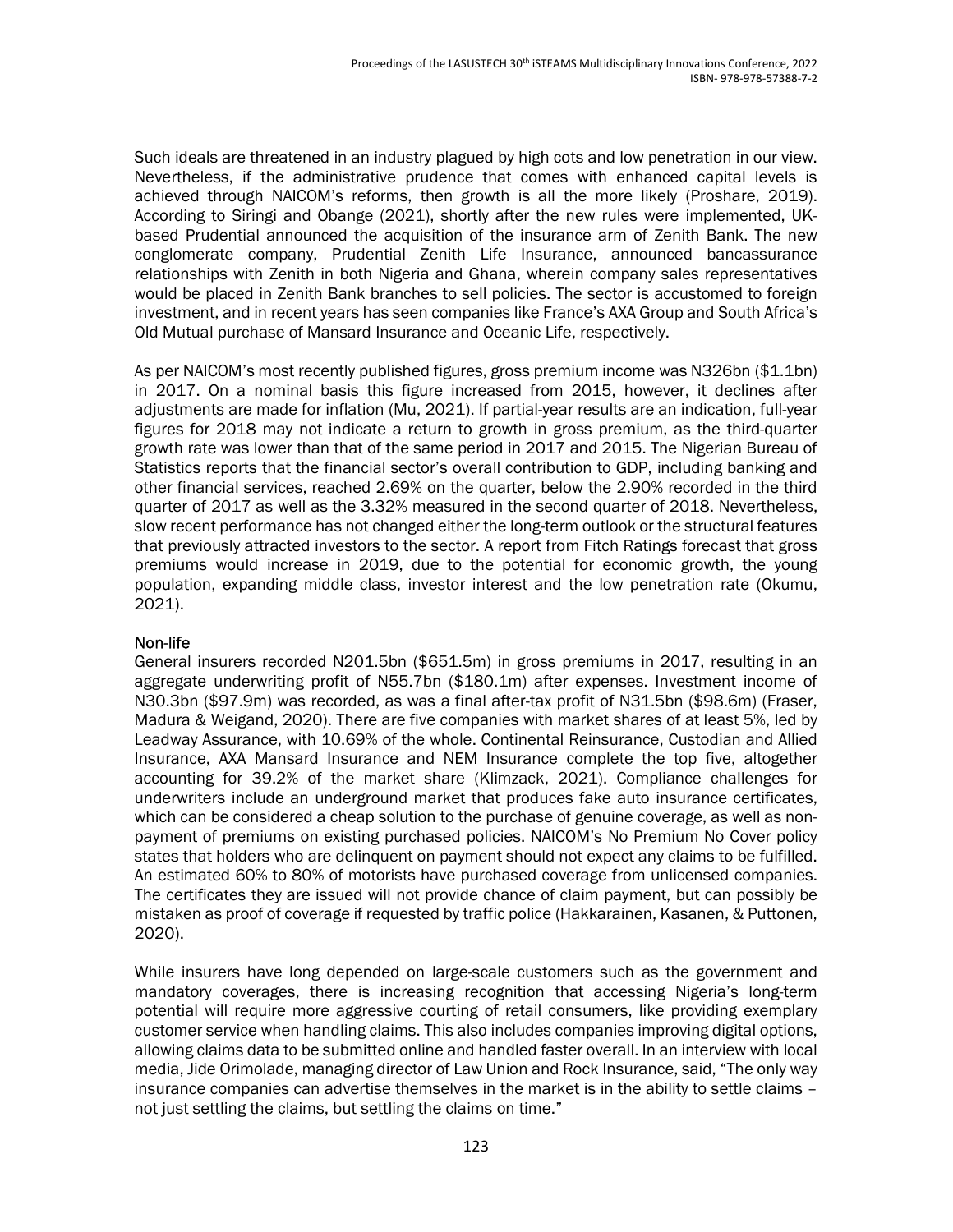# Life

Life insurers wrote a combined N124.6bn (\$402.8m) in gross premium in 2017 and reported underwriting profits on the order of N7.8bn (\$25.2m). Investment income totalled N20.1bn (\$64.9m) and after-tax profits reached N4.82bn (\$15.6m). This segment of the insurance market is more concentrated, and the top five companies by market share control roughly 72% of the market. Continental RE and Nigeria RE are Nigeria's two domestic reinsurance companies. Lagos is also the headquarters of Africa RE, which is owned by a combination of African states, the African Development Bank and African insurers.

### New Alternatives

Insurers are struggling to broaden the sector's involvement in the economy, and the search for solutions includes some non-traditional alternatives. For example, updated NAICOM regulations cover the micro-insurance segment of the market, and include a specialised operating licence and basic governance, solvency and policy standards. The regulations define micro-insurance as any coverage of N2m (\$6460) or less per beneficiary. Capital requirements range from N40m (\$129,000) for a single branch licensee for life and general insurance, to N600m (\$1.9m) for those who wish to operate nationally. As of late 2018 about 10 companies were expected to be considered for licensing.

According to Henri and Peter (2020), a lending facility established by the central bank, nontraditional alternatives to addressing agricultural risks are being developed that could boost farmer coverage from 500,000 people to 3.8m people. NIRSAL and NAICOM are collaborating with the Nigerian Meteorological Agency and various international development organisations and commercial insurers on index-insurance plans, in which policyholders are entitled to payouts if yields are impacted by risks. These risks include disrupted weather patterns, natural disasters or disease. One such programme, initiated in 2018, attracted 25,000 farmers in its first six months. So far, NAICOM has approved a total of five index-insurance pilot projects and this is expected to increase.

### Reform Plans

In a renewed effort to achieve its goals of boosting minimum capital requirements and implementing risk-based supervision, NAICOM announced in 2018 that it intended to relaunch the MDRI. However, as of mid-2019 a formal announcement of the new version was still outstanding (Wanyande, 2020). A boost to capital requirements could be imperative in forcing consolidation in a market that is perceived as having too many small insurers and too few larger ones that are capable of retaining risks and profits domestically (CGD-Bills-Digest 2018). NAICOM statistics indicate that there is a total of 10 life insurers and 15 general insurers with less than 1% market share. In the more fragmented general category, the 15 insurers have a combined market share of 9.1%. The current capital requirements are N2bn (\$6.5m) to underwrite life policies, N3bn (\$9.7m) for non-life and N5bn (\$16.2m) for composite insurers. In early 2019 the Nigerian Insurers Association said that as of 2018, seven companies remained below the required thresholds (Berinato, 2021).

NAICOM has encouraged smaller insurers to see larger buyers or join forces, and also asked brokers to steer customers away from distressed companies. Mohammed Kari, commissioner for insurance and CEO of NAICOM, told media in January 2019 that a boost to capital requirements was forthcoming, though he did not provide a timeline in which that would happen. "In the process of establishing risk-based supervision, we are encouraging insurance companies to come together and form stronger entities,"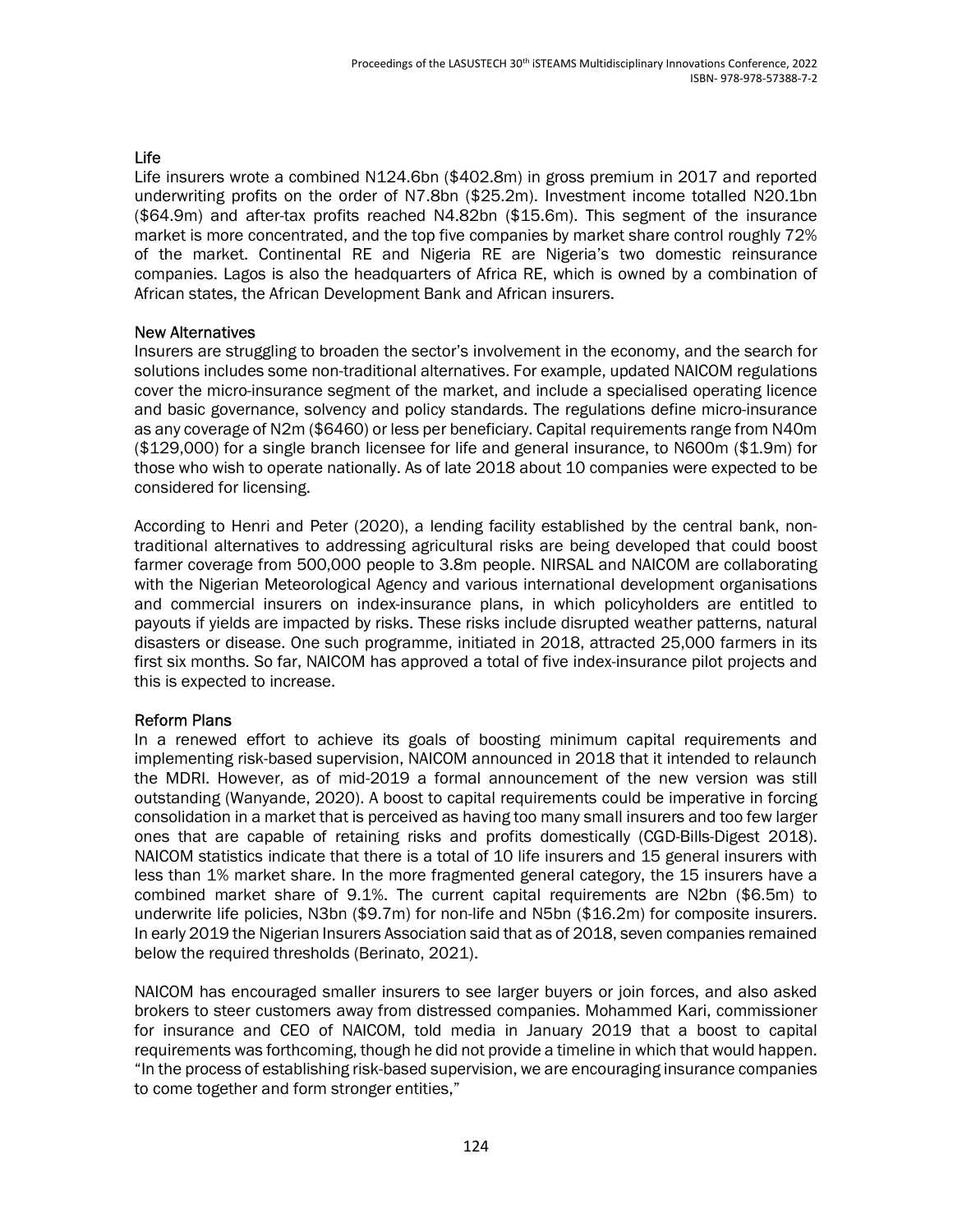Kari said. "Where they cannot financially increase their capabilities and abilities, we encourage them to stay within lower classes of insurance within their financial abilities." Market fragmentation and the lack of insurers large enough to take on major risks is not a problem exclusive to Nigeria. At the 44th African Insurance Organisation conference held in Accra, Ghana in May 2019, Ghanaian President Nana Akufo-Addo told the crowd that domestic underwriters in the region lose approximately \$8bn annually to offshore insurance markets (Berinato, 2021).

### **Solvency**

According to John and Weitz (2018), Kari characterised the consolidation effort as a part of the gradual adaptation of risk-based supervision concepts, and fundamentally, the adoption of the Solvency II regulatory regime established by the EU in 2009. Solvency II increases the number of risks insurers must set aside capital to account for. Previously, the risks considered were limited to those presented by a company's liabilities. The new system adds asset-based risks such as drops in investment accounts, operational risks and credit risks, wherein third parties fail to pay their debts (Flannery, 2017).

Though implementation of the regulatory reforms under consideration for risk underwriting are subject to delays and challenges, there is a track record of regulation driven growth in the insurance industry, specifically in the pensions segment. Due to a history of asset-management failures and frauds by pension fund administrators, Nigeria passed the Pension Reform Act of 2004 in hopes of rejuvenating the sector and creating a pool of institutional capital that could grow along with the country's fixed-income market. Since the law passed, assets under management have soared, climbing from N2trn (\$3.2bn) in 2010 to N7.9trn (\$25.5bn) as of March 2019 (Hussein, Hassan, & Faris, 2021).

The 2004 reform moved the sector from defined benefit schemes to defined contribution schemes and introduced the National Pension Commission (PenCom) as a regulator. It mandates coverage for public sector workers and employees in private sector organisations with five or more employees, and requires employers to use pension fund administrators to open retirement savings accounts for each employee. PenCom has licensed 21 administrators, who collectively serve 7.3m Nigerians. However, compliance remains a challenge in the area of pension fund access, as just four of 36 state governments provide workers with the necessary accounts and coverage (Hussein, Hassan, & Faris, 2021).

According to Shapira (2017), most recent annual report, published in 2017, the principal administrator Stanbic IBTC Pension Managers holds a 33.7% share of assets under management. The remaining administrators include ARM Pension Managers, NPF Pension Managers, Pension Alliance, Premium Pension, Sigma Pension and Trust Fund Pension, which each manage around 5% of total assets. Pension money must be invested according to the guidelines set by PenCom for asset classes and risk management. This has resulted in 75% of funds being invested in various government bonds.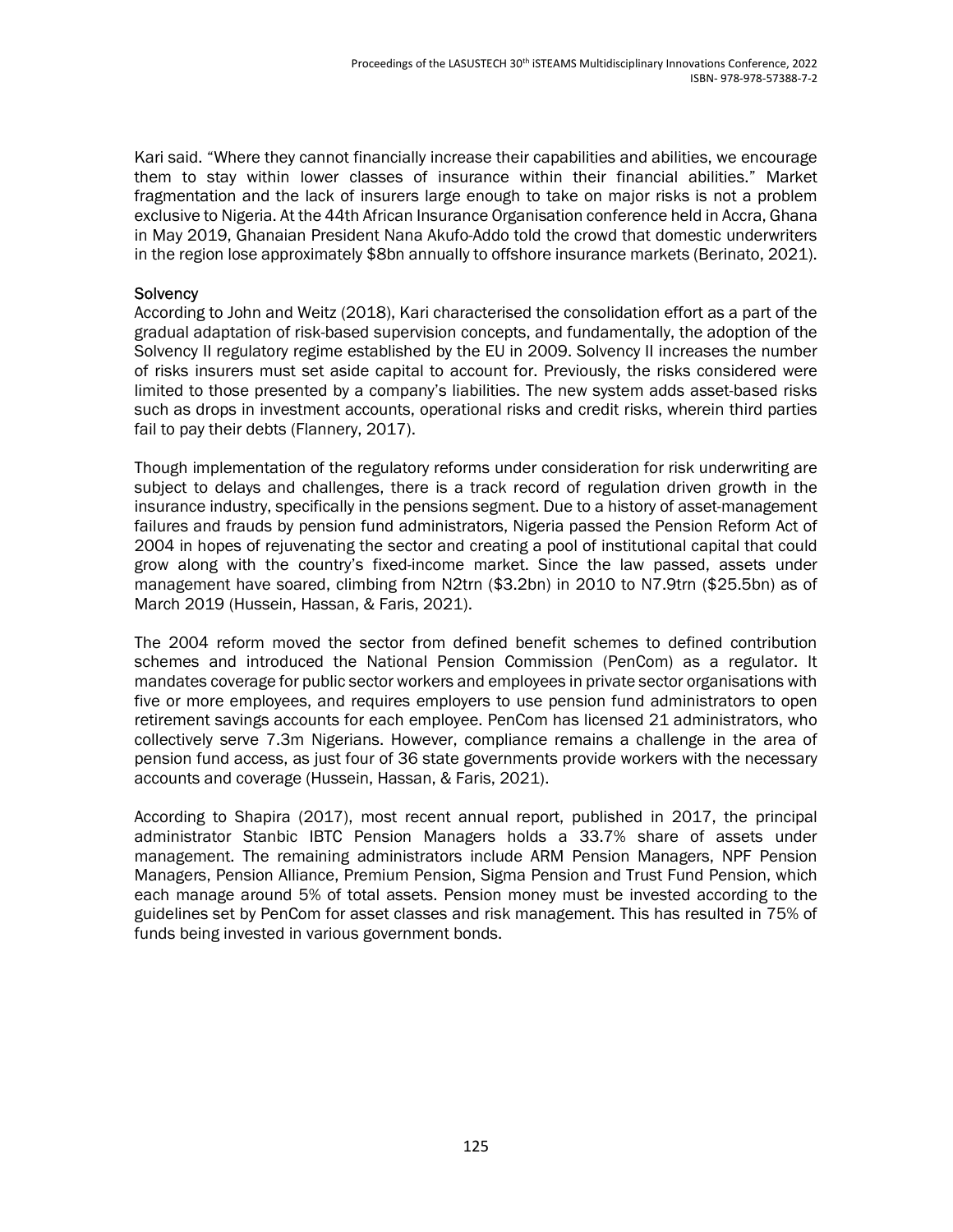### Pension Reform

The Pension Reform Act of 2004 was followed by the Pension Reform Act of 2014, which lowered fees paid by account holders and gave them a choice of investment strategies. The previous regime required that all pension funds follow uniform portfolio composition standards, including a 25% cap on investments in equities. The current system, adopted in July 2019, gives workers a choice of investment alternatives to suit individual attitudes towards risk. The new options allow account holders to transfer their accounts to different fund administrators without incurring fees, but this type of transfer cannot be completed more than once per 12-month period (Wanyande, 2020).

The success of the pension funds segment of the insurance market has resulted in a large pool of capital that many would like to see deployed for macroeconomic gain. Pension fund administrators are under pressure to invest on a dual bottom-line basis, in which capital gains are balanced with the social utility of some of their investments. Examples of this type of investment include the purchase of infrastructure bonds or investment in infrastructure funds, which aid the country in its overall economic development (Wanyande, 2020).

# **Outlook**

Though Nigeria's insurance industry has yet to exceed a penetration rate of 1%, and the sector is awaiting the regulator's delayed reboot of its MDRI development plan, several non-regulatory growth drivers could reverse these trends. Oil prices are helping drive the economy out of recession, and with government capital expenditures on the rise, there are likely to be insurable risks in infrastructure and public works, which could aid in growing the bottom line. Alternatives such as micro-insurance and index insurance could also help to expand the pool of potential customers for insurance (Wanyande, 2020). Nevertheless, anticipation of the long-awaited boost to minimum capital requirements, when it is finally implemented, is likely to be the biggest influence on the sector's potential future growth. Insurers are awaiting regulatory clarity and many appear ready to adjust their long-term strategies in response to it (Wanyande, 2020).

# 2.1 Research Gap

Most studies have failed to consider the effect of the new reform of insurance capital base on the financial performance of insurance industry in light of the unforeseen contingencies. Several researchers believed that the new capital reform will have significant effect on the financial performance of insurance industry, however, the Covid-19 pandemic revealed the insufficiency of the new capital reform of #18 million to invigorate the financial performance of insurance industry, hence, no study has investigated insufficiency of the new capital reform, this this study hereby seek to fill the void.

# 3. METHODOLOGY

As a result of the fact that the new reform (capital base) has not being fully implemented, the researcher has to reply on the perception of professionals on the likely impact of the new capital reform on the financial capacity and solvency of insurance firm. Questionnaire was structured to ask questions relating to the "New Reformed capital base", "financial capacity"; and "solvency" of insurance firm after the full implementation of the new capital reform. The study adopted cross sectional research design using quantitative approach. Cross sectional research design is most appropriate because structured questionnaire was administered to different Insurance companies. Cross sectional research design allows one to collect quantitative data which can be analysed quantitatively using descriptive and inferential statistics.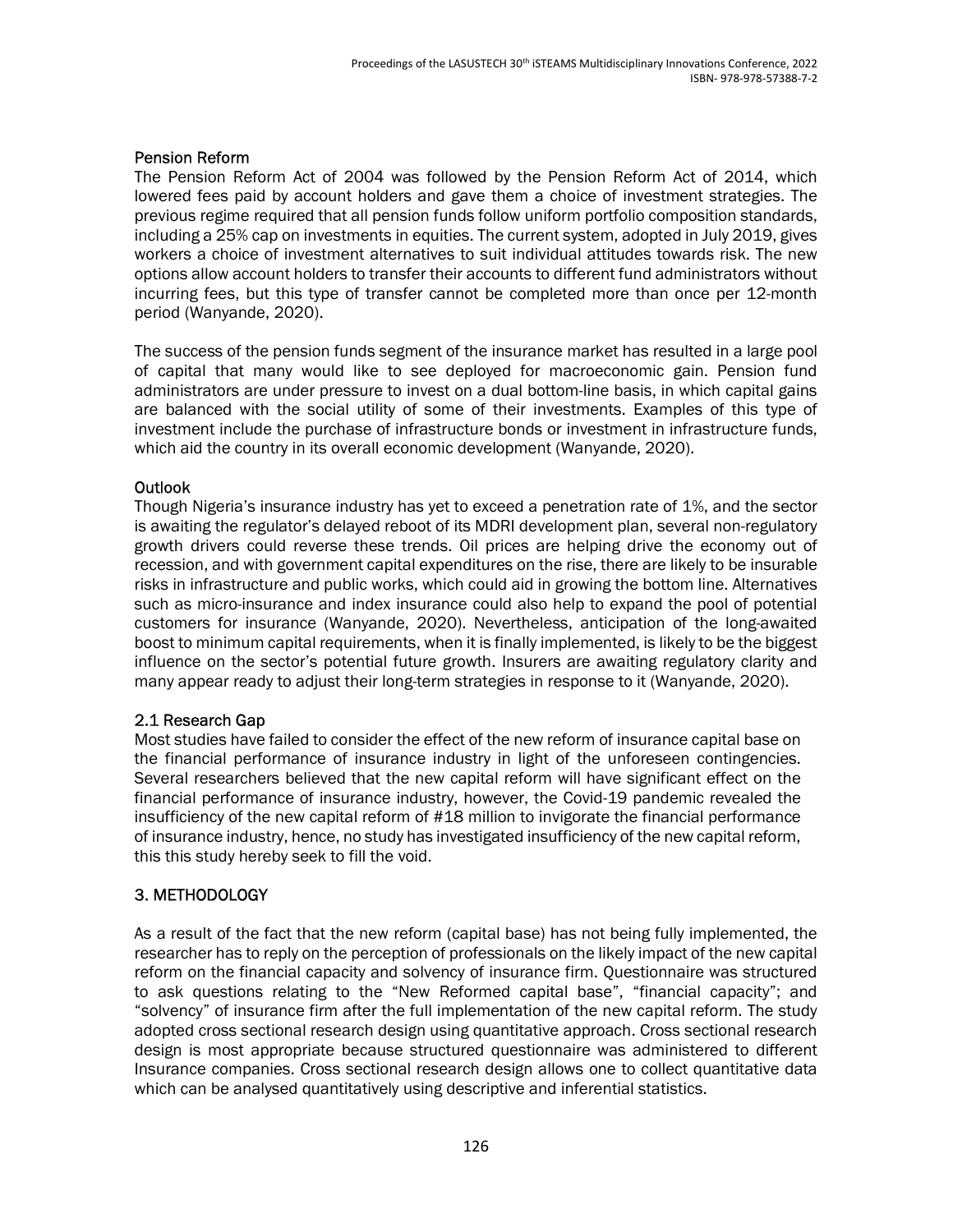# 3.1 Population of the Study

There are five companies with market shares of at least 5%, led by Leadway Assurance, with 10.69% of the whole. Continental Reinsurance, Custodian and Allied Insurance, AXA Mansard Insurance and NEM Insurance complete the top five, altogether accounting for 39.2% of the market share. The study's target population for this study constitutes senior staff of the five (5) top listed Insurance companies on the Nigerian Stock Exchange who by their training and experience can be regarded as top management that are responsible for decision making, having a total of 189 senior and management staff.

# 3.2 Sample Size Determination

The study used the Taro Yamane formula in determining the sample size as follows:  $n =$  $N/(1+N(e)^2)$ . Where n is the sample size, N is the population size and e is the level of significance respectively, which in this case shall be 0.05. A sample size of 127 was used as the sample for the study.

n = 
$$
\frac{189}{1+189(0.05)^2}
$$
  
n = 127

# 3.3 Description of Research Instrument

Respondents responded freely and objectively on all the items by ticking the most appropriate option to them. The questionnaire was development based on a 5-point Likert scale of strongly agree (SA), agree (A), Undecided (UD), Disagreed (D) and strongly disagree (SD) respectively. However, the items in the questionnaire were rated as 5, 4, 3, 2 and 1 respectively.

To ensure that relevant variables in the study are adequately captured in the questionnaire, the researcher soughed the opinion of experts in the field. The questionnaire for the study was adapted and modified.

### 3.4 Validity and Reliability of the Instrument

This comprises of two items, namely the validity of the questionnaire and its reliability respectively.

# 3.5 Content Validity

The instruments (questionnaire) were designed on a 5-point Likert scale  $(1=$  not relevant,  $2=$ somewhat relevant,  $3 =$  quite relevant,  $4 =$  relevant,  $5 =$  very relevant) to evaluate the relevance and suitability of the measurement items. After developing the instruments, it was issued out to ten (10) experts which include: experts in marketing, practitioners, consultants and psychometrics. We used expert evaluation to rate the instruments and modified based on their comments. Comments made were incorporated in the final questionnaire.

This was consistent with previous studies who emphasized that it is beneficial to do so as it enables a researcher to assess its internal consistency, inter-item correlations and factor structure. Table 1 shows the results reflecting Content Validity Index (CVI) for the questionnaire all above 0.7 taken as acceptable basing on Sekaran (2003).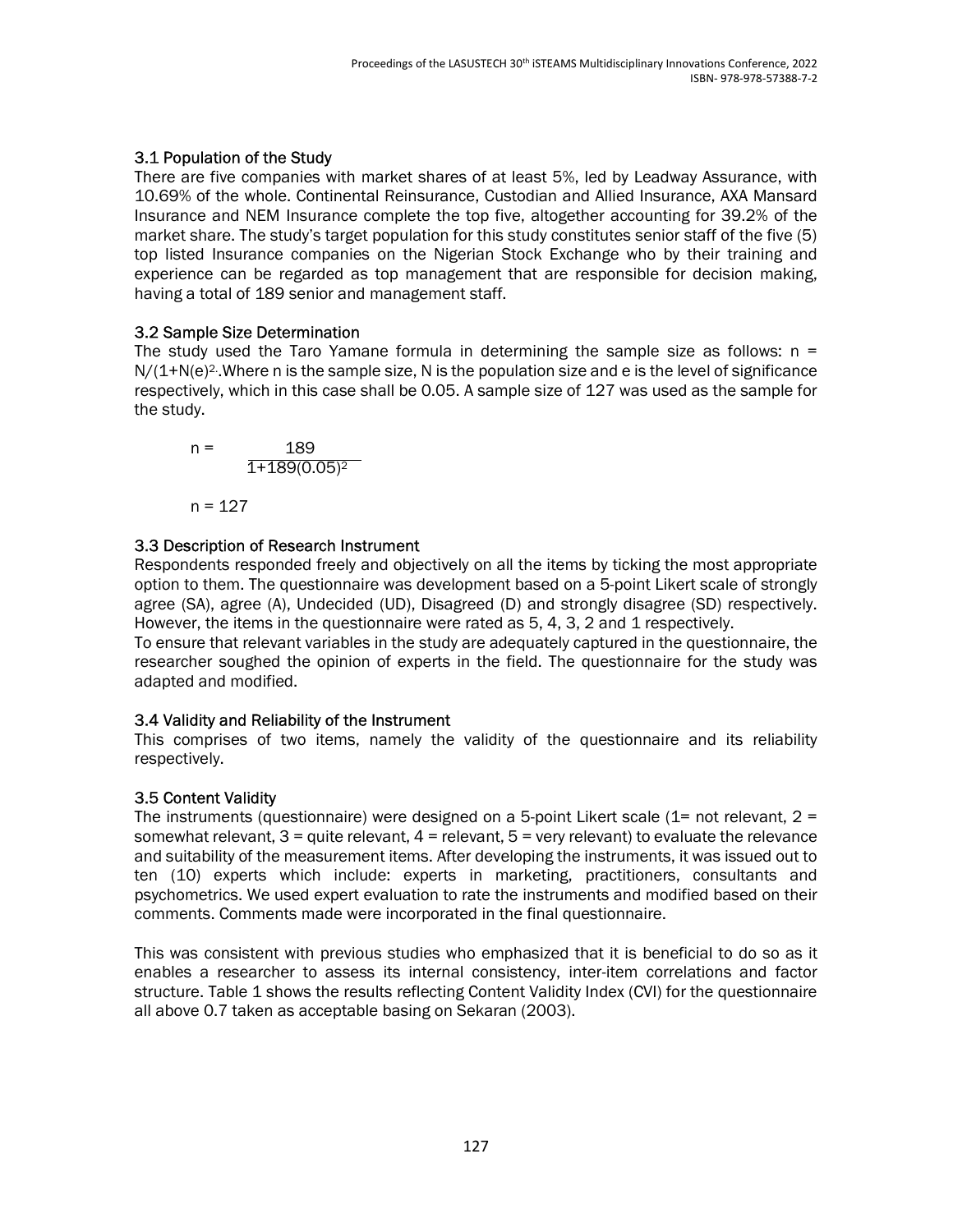|                             | <b>Experts</b>                          |                |                |   |   |                             | Mean |     |     |              |            |
|-----------------------------|-----------------------------------------|----------------|----------------|---|---|-----------------------------|------|-----|-----|--------------|------------|
| Variable                    |                                         |                |                |   |   |                             |      |     |     |              | <b>CVI</b> |
|                             | $\mathbf 1$                             | $\overline{2}$ | 3              | 4 | 5 | 6                           | 7    | 8   | 9   | 10           |            |
| of<br>Solvency<br>insurance |                                         |                |                |   |   |                             |      |     |     |              |            |
| firms                       | 0.9                                     |                |                |   |   | 0.8 0.7 0.8 0.9 0.1 0.8 0.8 |      |     | 0.9 | $\mathbf{1}$ | 0.86       |
| Financial<br>capacity<br>0f |                                         |                |                |   |   |                             |      |     |     |              |            |
| insurance firms             | 0.8                                     |                | $0.7\quad 0.8$ |   |   | 0.8 0.8 0.9 0.7             |      | 0.8 | 0.6 | - 0.8        | 0.79       |
|                             | Source: Researchers Field Survey (2022) |                |                |   |   |                             |      |     |     |              |            |

### Table 1 CVI for Questionnaire

### 3.6 Reliability

Reliability is a measure of the degree to which a research instrument yields consistent results or data after repeated trials. After the development of the questionnaire, a pilot study was conducted on main sample which comprises of 10 Senior staff of Insurance companies listed on the Nigerian Stock Exchange which were picked at random. The main rationale behind the preliminary study was to assess the clarity and relevance of the items in the instrument. There are many techniques of accessing instrument reliability but in this research, Cronbach Alpha technique was used to determine the reliability of the question. The advantage of this method is that it requires one testing session and this eliminates chance error due to differing test conditions.

More so, Cronbach Alpha measures internal consistency among a group of items combined to form a single scale. It is a reflection of how well the different items complement each other in their measurement of different aspects of the same variable or quality and it interpret like a correlation coefficient. Qquestionnaire is considered reliable if the Cronbach Alpha coefficient is greater than 0.70. This is in line with the rules of thumb for the Cronbach alpha: >.9 is Excellent, >.8 is Good, >.7 is Acceptable, >.6 is Questionable, >.5 is Poor, and <.5 is Unacceptable.As could be seen in the table 2 below, all the variables have Cronbach's alpha coefficient above 0.7. Thus, confirming reliability of the instrument for the study.

#### Table 2 Reliability Test

| Variable                              | Cronhach alpha Scale |         |
|---------------------------------------|----------------------|---------|
|                                       | $(\alpha)$           |         |
| Solvency of insurance firms           | 0.835                | $1 - 5$ |
| Financial capacity of insurance firms | 1.974                | $1 - 5$ |

#### Source: Researchers Field Survey (2022)

#### 3.7 Method of Data Analysis

The study employed the use of both descriptive and inferential tools (regression model) in analysing the data that was gathered. The descriptive tools that were used in the analysing include mean and standard deviation. Regression Method was used to test the hypotheses at 0.05 or 5% level of significance.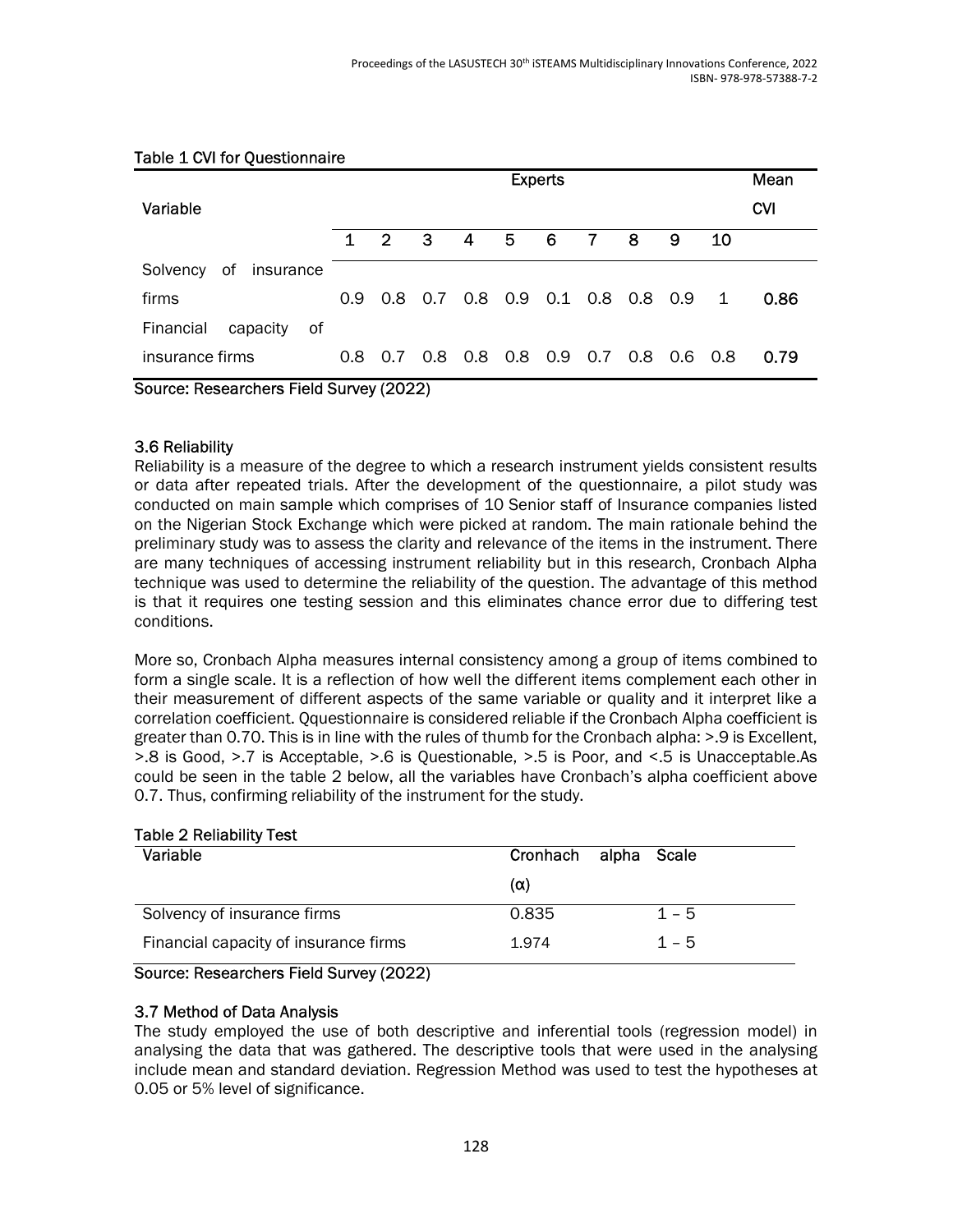# 3.8 Model Specification

This will provide the researcher with the knowledge of the nature, and direction of the relationship between the variables.

| $Solv = \beta_0 + B_1InSRef + \varepsilon$           | Model 1 |
|------------------------------------------------------|---------|
| $Fin-Cap = \beta_0 + \beta_1$ InsRef + $\varepsilon$ | Model 2 |
| .                                                    |         |

Where: Solv = Solvency of Insurance Company Fin-Cap = Financial capacity of insurance firms InsRef = Insurance Reforms β0 - is a constant ε is the error term

# 3.9 Decision Rules

This study used the following rules as the basis for statistical decisions: If  $p$ <0.05, the H<sub>0</sub> to be rejected which implies that the independent variables have significant effect on the dependent variable, but if otherwise, we fail to reject the H0.

# 4. RESULT AND DISCUSSION OF FINDINGS

# 4.1 Demographic Characteristics – Response Rate

Out of the targeted sample size of 127, those who responded to the administered questionnaire were 123. The high response rate (97.3%) is attributed to fact that a personal (selfadministered) approach was employed in collecting data. More so, the researcher maintained useful contacts with the respondents and the entrepreneurs, who were instrumental in identifying the relevant sampled respondents and maintaining good relationships with them, which yielded excellent response rates. Table 3 summarizes the response rate:

### Table 3 Response Rate

|                           | No. of respondents | Percentage |
|---------------------------|--------------------|------------|
| Questionnaires Issued     | 127                | 100        |
| <b>Responses Received</b> | 123                | 97.3%      |
| Responses Discarded       | 8                  | 6.5%       |
| Responses Used            | 115                | 90.5%      |

Source: Researchers Field Survey (2022)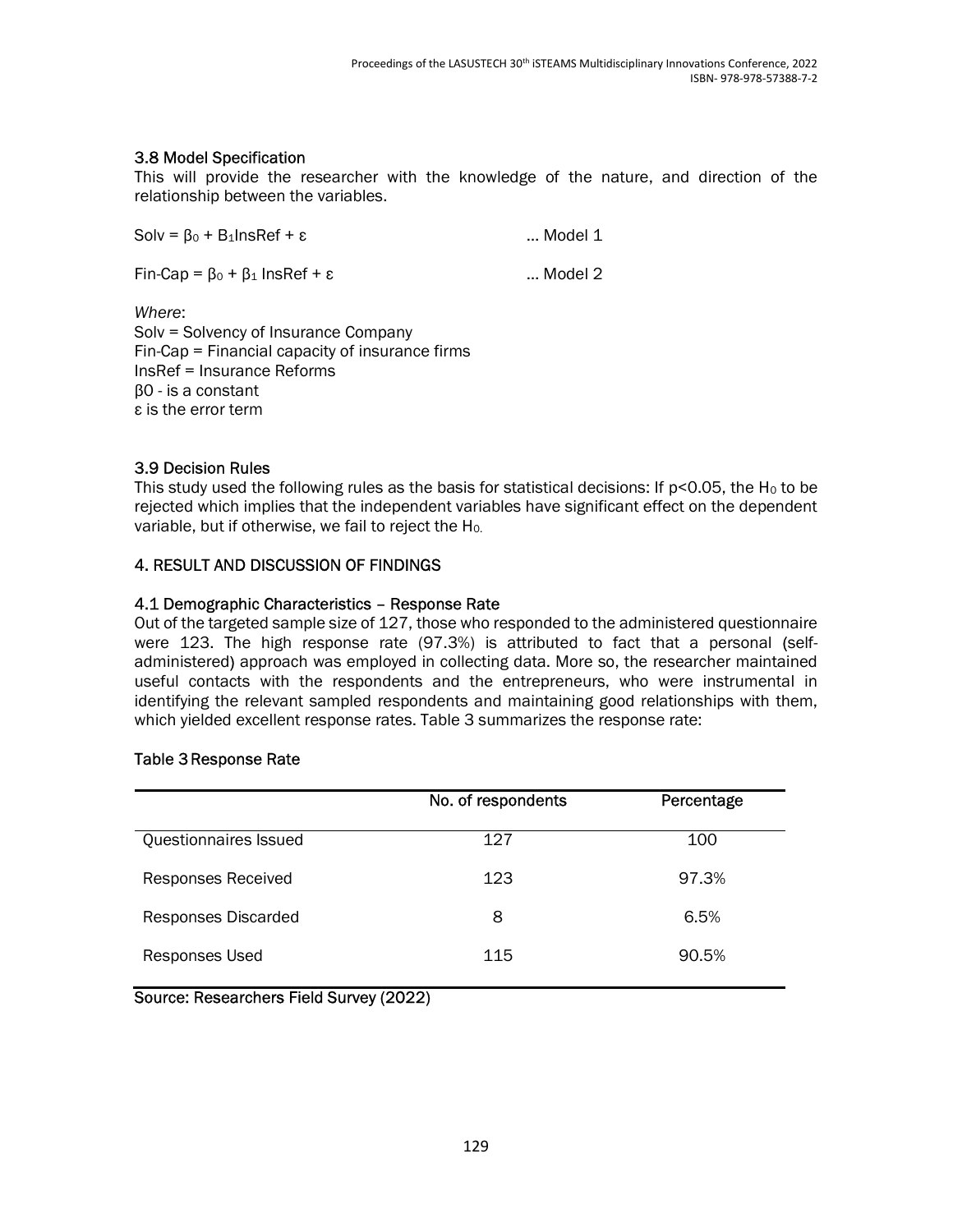### 4.2 Data Analysis

#### Table 4 Multi-collinearity Results Coefficients<sup>a</sup>

| Model                                        | Unstandardized Standardized |                 |              |       |      |                   | Collinearity |  |  |
|----------------------------------------------|-----------------------------|-----------------|--------------|-------|------|-------------------|--------------|--|--|
|                                              |                             | Coefficients    | Coefficients |       |      | <b>Statistics</b> |              |  |  |
|                                              | В                           | Std. Error Beta |              |       | Sig. | Tolerance         | VIF          |  |  |
| (Constant)<br>Financial                      | .752                        | .144            |              | 4.321 | .001 |                   |              |  |  |
| capacity of<br>insurance firms               | .214                        | .137            | .321         | 4.314 | .002 | .365              | 2.615        |  |  |
| Solvency of                                  |                             |                 |              |       |      |                   |              |  |  |
| insurance firms                              | .322                        | .114            | .311         | 3.336 | .120 | .006              | 2.364        |  |  |
| a. Dependent Variable: Insurance Performance |                             |                 |              |       |      |                   |              |  |  |
| 0.0000                                       |                             |                 |              |       |      |                   |              |  |  |

Source: Field survey, 2022.

### 4.3 KMO and Bartlett's sphericity test

To evaluate the feasibility of the study, the Kaiser-Meyer-Olkin sampling adequacy index and Bartlett's sphericity test were conducted; both methods suggested the existence of an acceptable inter correlation considering the criteria suggested by Nassiuma (2004). The Maximum extraction method was performed because it best reproduces the population values when the data has normal, multivariate distribution and the statistical significance of the extracted factors can be calculated Nassiuma (2004). The results for all the five variables show the KMO values are above 0.7 (table 5). This implies that the items in our questionnaire correlate well with other items within their respective clusters to measure the underlying dimension, hence, adequate to continue with further analysis.

#### Table 5 KMO and Bartlett's Results

| Variable                                 | KMO   |         | Bartlett's test |            |         |
|------------------------------------------|-------|---------|-----------------|------------|---------|
|                                          |       |         | df              | <b>Sig</b> | factors |
| Financial capacity of insurance<br>firms | 0.941 | 614.823 | 11              | .001       | ◠       |
| Solvency of insurance firms              | 0.766 | 664.198 | 10              | .001       |         |
| Source: Field survey, 2022.              |       |         |                 |            |         |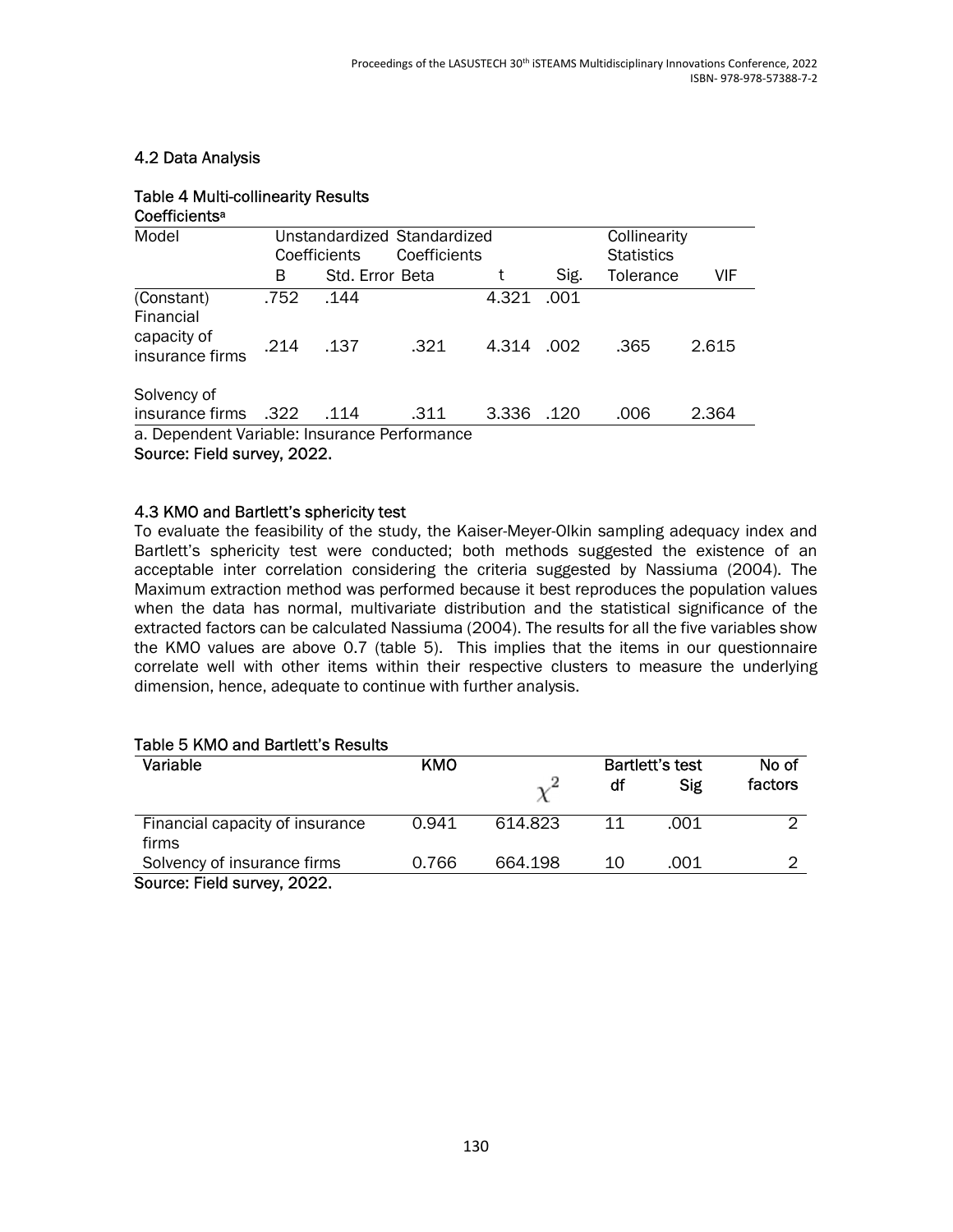### 4.4 Test of Hypotheses

### Hypothesis One

H<sub>01</sub>: Insurance reform does not have significant effect on financial capacity of insurance firms.

#### Table 6 Model Summary for Hypothesis One

| Model |      | ' Square | Adjusted R Square Std. Error of the Estimate Durbin-Watson |               |
|-------|------|----------|------------------------------------------------------------|---------------|
| 11    | *1ar | 1 1 1    | 36241514514.5414                                           | 2.51 <b>l</b> |

a. Predictors: (Constant), Insurance Reform

b. Dependent Variable: Financial capacity of insurance firms

#### Source: SPSS version 25 output.

### Table 7 Coefficients for Hypothesis One

|                                | <b>Unstandardized Coefficients</b> |                      |             |                  |              |
|--------------------------------|------------------------------------|----------------------|-------------|------------------|--------------|
| Model                          |                                    | Std. Error           | <b>Beta</b> |                  | Sig.         |
| (Constant)<br>Insurance Reform | 325141429<br>1214                  | 32514141<br>36521414 | $2,211$     | 1.210<br>1 1 1 0 | .031<br>.057 |

a. Dependent Variable: financial capacity

Source: SPSS version 25 output.

The relationship between financial capacity of insurance firms and insurance reform is about 17%. R being the determinant of correlation explains the extent to which the independent variable could explain the dependent variable. R square as shown in model summary is about 15%, this implies that the independent variables can predict or determine dependent variables up to 15%. This simply means that the ability of insurance reform to determines financial capacity of insurance firms is about 15%.

This study revealed that a unit change in insurance reform account for about 1.21 positive unit change in financial capacity of insurance firms. This study revealed that the new insurance reform will have positive but insignificant effects on the financial capacity of insurance firms in Nigeria. Since p value (0.057 > 0.05), we hereby fail to reject the null hypothesis and conclude that the new insurance reform will have no significant effects on the financial capacity of insurance firms in Nigeria.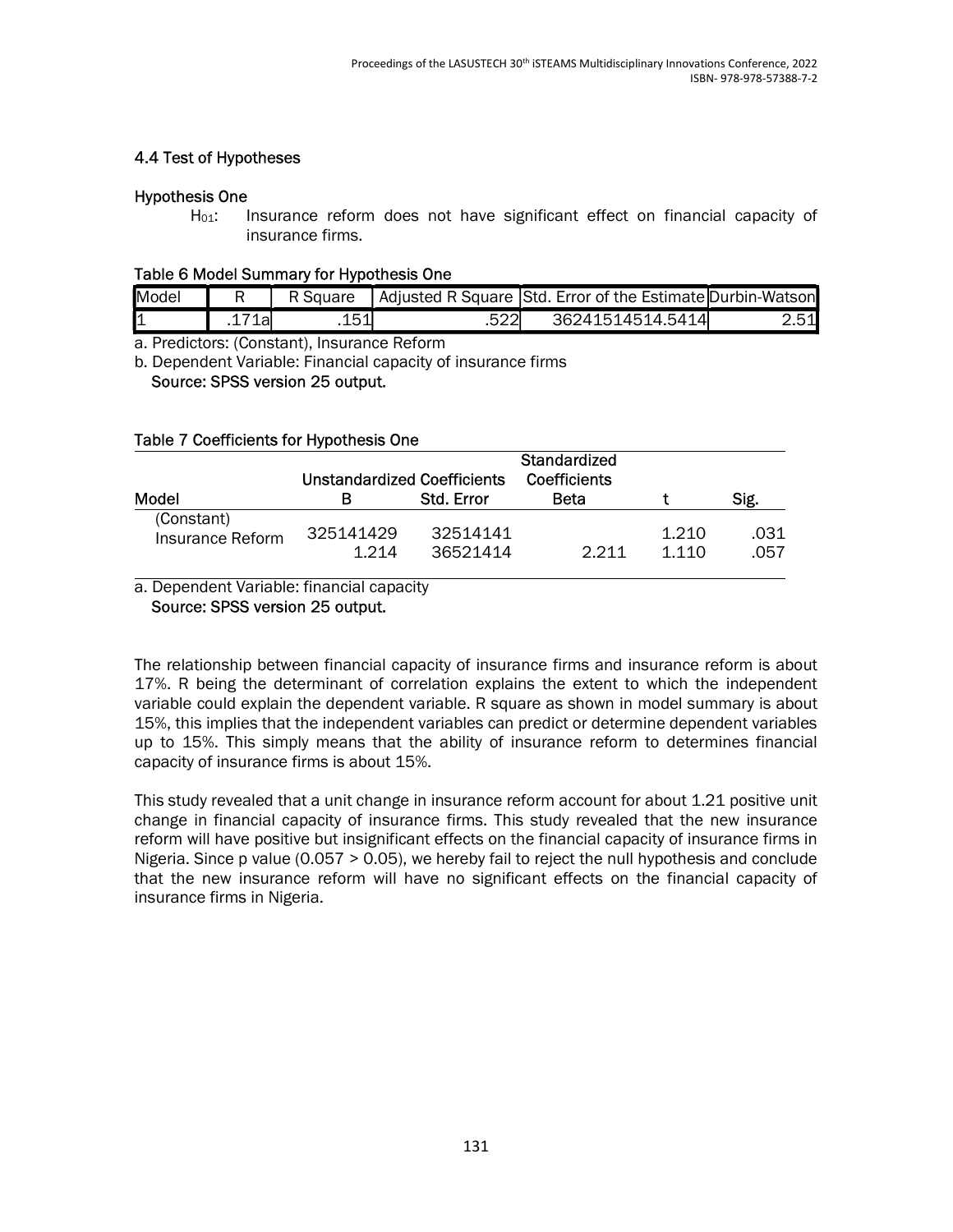### Hypothesis Two

H02: Insurance reform has no significant effects on the solvency of insurance firms in Nigeria

# Table 8 Model Summary for Hypothesis Two

|       |        |          |                   | Std. Error of the |               |
|-------|--------|----------|-------------------|-------------------|---------------|
| Model | R      | R Square | Adjusted R Square | Estimate          | Durbin-Watson |
|       | .621al | .611     | .601'             | 36251411.54       | 2.49          |

a. Predictors: (Constant), Insurance Reform

b. Dependent Variable: Solvency of insurance firms

Source: SPSS version 25 output.

### Table 9 Coefficients for Hypothesis Two

|                     |                                    |            | Standardized |       |      |
|---------------------|------------------------------------|------------|--------------|-------|------|
|                     | <b>Unstandardized Coefficients</b> |            | Coefficients |       |      |
| Model               | B                                  | Std. Error | <b>Beta</b>  |       | Sig. |
| (Constant)          | 241121214                          | 12451411   |              | 2.233 | .001 |
| Insurance<br>Reform | 2.11                               | 0.312      | 4.211        | 3.21  | .009 |

a. Dependent Variable: Solvency of insurance firms

# Source: SPSS version 25 output.

As shown in the model summary, the relationship between solvency of insurance firms and insurance reform is about 62%. R being the determinant of correlation explain the extent to which the independent variable could explain the dependent variable. R square as shown in model summary is about 61%, this implies that the independent variables can predict or determine dependent variables up to 61%. This simply means that the ability of insurance reform to determine Solvency of insurance firms is about 61%. This study revealed that a unit change in insurance reform account for a significant change in Solvency of insurance firms. This study revealed that insurance reform significantly enhances Solvency of insurance firms. Since p value (0.009 < 0.05), we hereby reject the null hypothesis and conclude that insurance reform has significant positive effects on the solvency of insurance firms in Nigeria.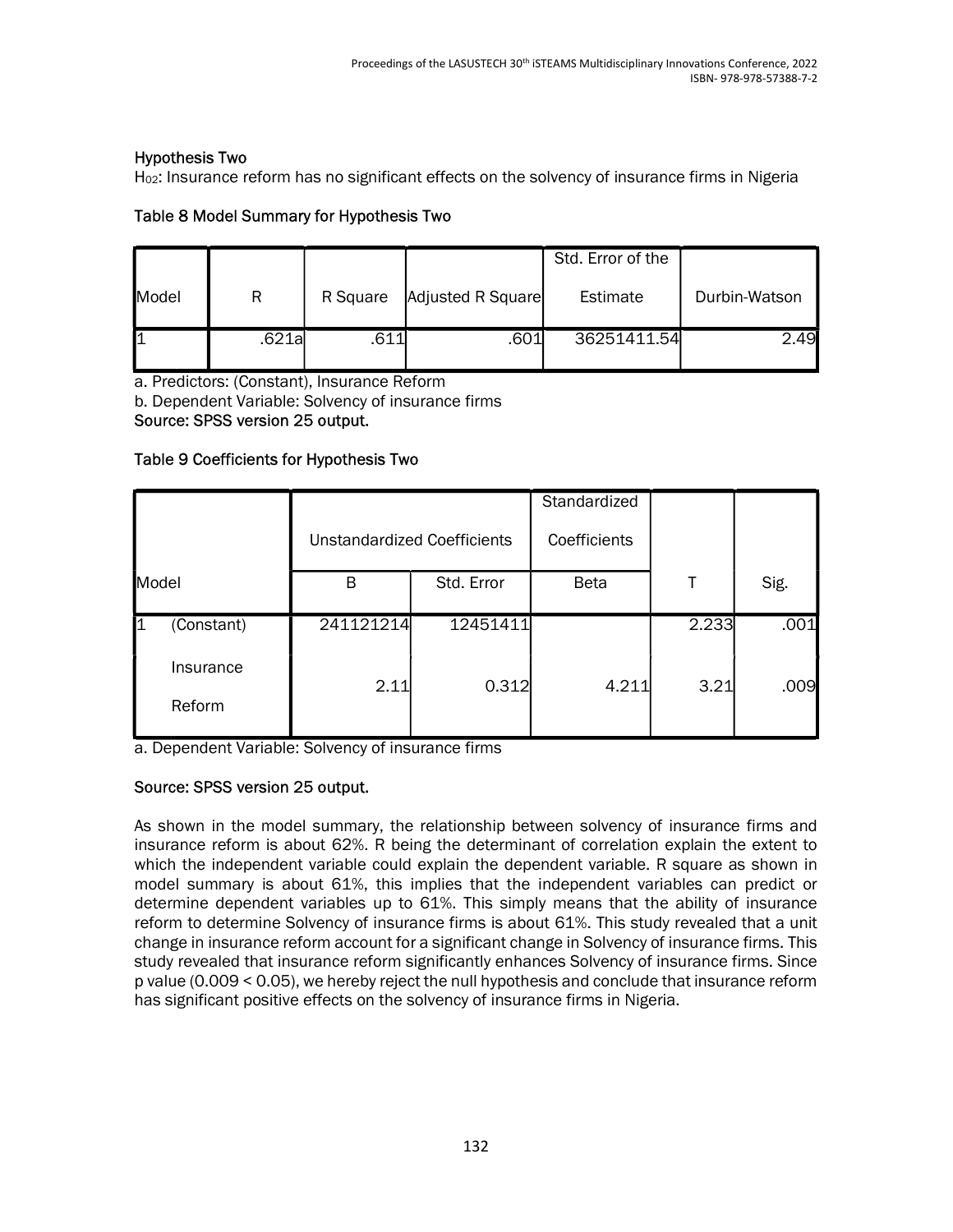# 5. RESEARCH FINDINGS

This study revealed that:

- 1. Insurance reform has positive but insignificant effects on the financial capacity of insurance firms in Nigeria.
- 2. Insurance reform has significant positive effects on the solvency of insurance firms in Nigeria.

# 6. CONCLUSION

This paper focused on the invigorating the financial capacity of insurance industry through the new insurance reform capital base. This paper empirically examined the effect of insurance reform on the solvency and financial capacity of insurance firms in Nigeria. This paper revealed that the new insurance reform will have positive effects on the financial capacity of insurance firms in Nigeria, in the same light, the new insurance reform will equally have significant positive effects on the solvency of insurance firms in Nigeria. However, opinion of experts revealed that, in the phase of the unfolding and prevailing circumstances evidenced by the current Covid – 19 pandemic, the new capital base may not be sufficient to meet the demand of businesses. Hence, there is need to further increase the capital base of the insurance industry.

# 7. RECOMMENDATION FOR POLICY AND PRACTICES

Arisen from the findings of this study, the study recommended that:

- 1. Management of Insurance industry should ensure that they adhere to the reform guideline professionally.
- 2. To ensure increase in performance of Insurance industry, management of Insurance companies should ensure that both financial capacity and their solvencies are guided in line with the insurance reform guideline and should go beyond the minimum capital base of #18 Billion in order to boost their financial capacity and solvency.

### 8. Direction for Future Works

Upon the full implementation of the new insurance reform act, further study should be conducted in order to either established the findings of this study or ascertain other factor(s) that were not pre-empted by the researcher.